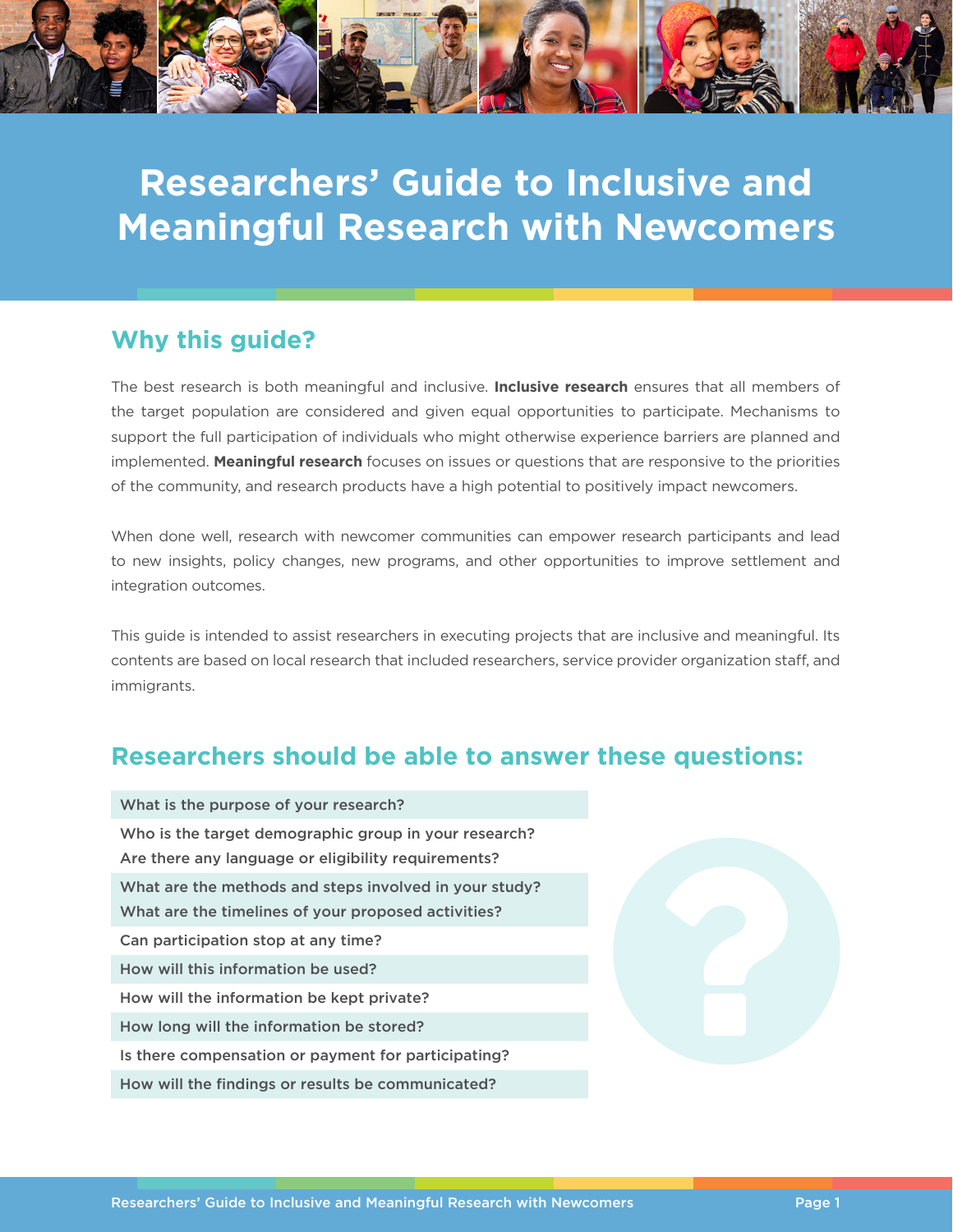## **Checklist for Researchers**

| <b>STEP 1: Getting Started</b> |                                                                                                                                                                                                                                                                                                                                                                                                                                                                                                                                                                                                                                                              |
|--------------------------------|--------------------------------------------------------------------------------------------------------------------------------------------------------------------------------------------------------------------------------------------------------------------------------------------------------------------------------------------------------------------------------------------------------------------------------------------------------------------------------------------------------------------------------------------------------------------------------------------------------------------------------------------------------------|
|                                | Have you taken steps to develop a novel, meaningful research question? Steps could include:<br>Reviewing published research and research repositories<br>$\bullet$<br>Scanning content of relevant websites to gain understanding of organizations and issues.<br>$\bullet$<br>Before approaching staff and newcomers, show that you have read and reflected on the<br>topics at hand.<br>Soliciting input from service provider organizations that work with newcomer community<br>$\bullet$<br>members<br>Developing a good understanding of how research findings can translate to organizational,<br>$\bullet$<br>institutional, or even policy changes. |
|                                | Have you developed relationships with service provider organizations and non-profits before<br>reaching out to request their support with recruitment?                                                                                                                                                                                                                                                                                                                                                                                                                                                                                                       |
|                                | Have you taken the appropriate steps to investigate, acknowledge, and respect the linguistic,<br>social, and cultural considerations of the newcomer community of interest?                                                                                                                                                                                                                                                                                                                                                                                                                                                                                  |
|                                | Have you investigated the needs, insights, and interests of newcomer community members<br>to ensure reciprocity in the research relationship? If not, a good place to start is collaborating<br>with newcomer service provider organizations to identify high-impact research topics involving<br>newcomer community members.                                                                                                                                                                                                                                                                                                                                |

## **STEP 2: Inclusive Study Design**

- Does your research address a sensitive topic? If yes, have you taken steps to develop awareness of potential cultural differences when designing a study, particularly when approaching topics such as mental wellness or intimate partner violence that may be considered controversial or taboo? World Health Organization guidelines or guidelines set out by research ethics board in your academic institution on doing research with human subjects should be helpful.
- Do you understand participants' backgrounds and cultural sensitivities? Consider differences within social, economic, cultural, family, and employment contexts, and design the study accordingly.
- Have you reviewed inclusion criteria and data collection tools with a critical eye? Are there any voices that will be excluded?
- Have you sought feedback from service provider organizations on data collection tools?
- Is there any flexibility in the time, location, and form of data collection?
- Is your written and oral communication in clear, jargon-free language?
- Have you translated all participant-facing materials into multiple languages and dialects?
- Have you considered budgeting for (and offering) translators and interpreters to enhance data collection?

cont'd on page 3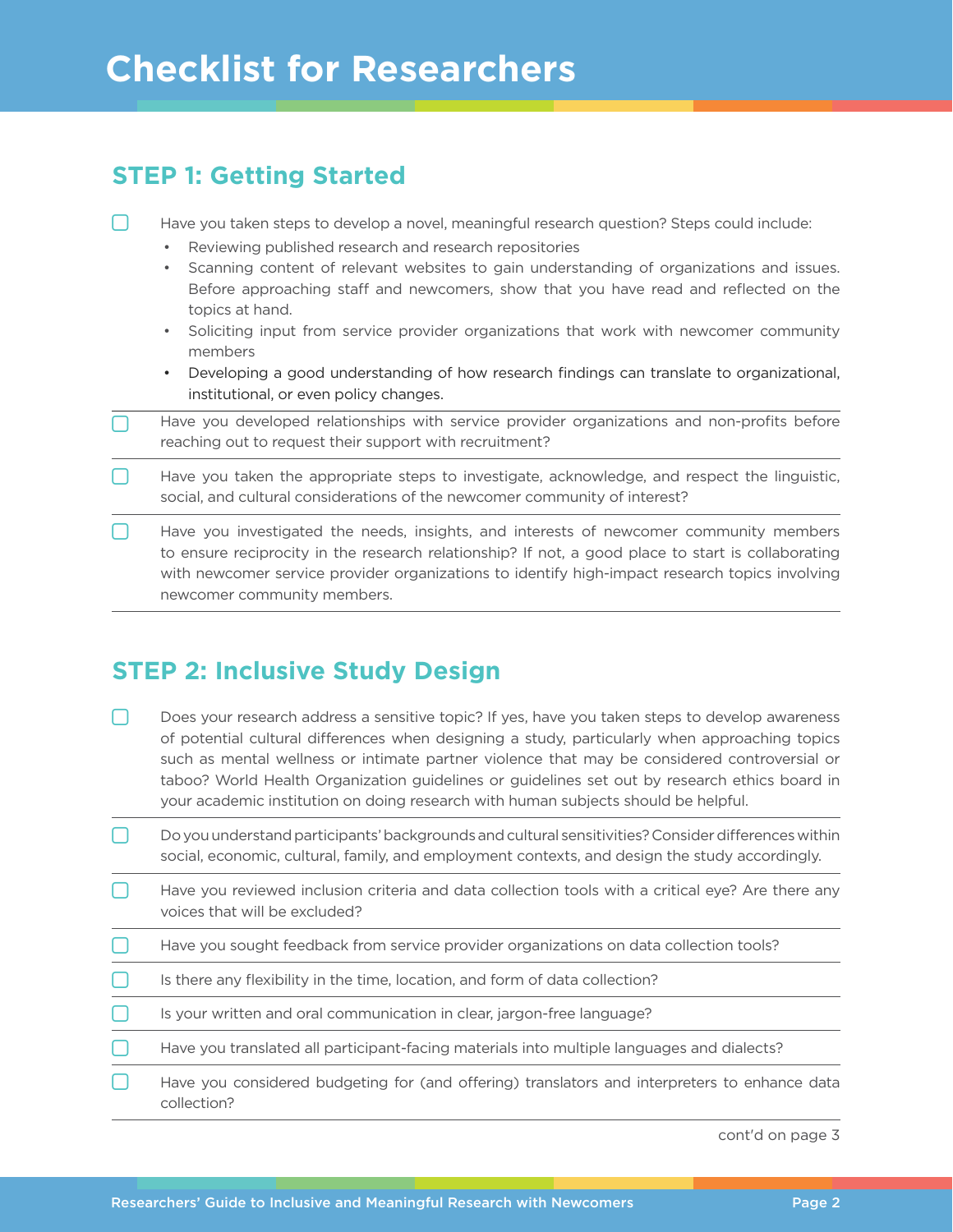#### **STEP 3: Recruitment and Data Collection**

- Could you leverage existing social networks to advertise the study and recruit participants? Rather than contacting prospective newcomer participants directly, newcomers may be more comfortable discussing a research opportunity with someone they already know, such as a friend, case worker, religious leader, or other community member. When attempting to recruit through other individuals or organizations, researchers are most effective when providing clear and detailed information about their projects.
- In recruiting research participants, have you considered looking beyond settlement sector organizations if appropriate? This could increase the diversity of perspectives and voices heard, prevent bias, and increase generalizability of the research findings.
- Will you clearly outline all aspects of the research process with each participant, including the purpose, applications of the data collection, and how they can learn about the results?
- Do you plan to provide organizations with reasonable and realistic deadlines? Ideally, share the research proposal, including all crucial information, two to three months prior to research start. If recruiting through service provider organizations and agencies, start communicating your intentions two to three months prior to data collection timelines.
- $\Box$  Will you provide clear and concise messaging to prospective partners and participants about the project and participation requirements? Messaging should include the following:
	- Importance of the research
	- Purpose of project and how the information will be used
	- Data collection method(s) and logistics
	- Estimated project timeline with reasonable deadlines
	- Resources for additional information and accommodations available to prospective participants
- Have you ensured that informed consent is sought from participants throughout the process? Informed consent requires researchers to break down and deconstruct information to ensure potential participants understand the risks, their rights, and that participation is always voluntary. Moving too quickly through this step can leave participants fearful or confused about their rights and responsibilities, including whether their participation could affect their settlement experiences.
- Will you provide participants with meaningful compensation in addition to travel compensation (bus fare, parking passes)? Depending on the participant, preferences may vary; some may appreciate a prepaid cash card or a grocery or pharmacy gift card. However, others may prefer a letter of participation, reference (if appropriate), or connection to a service provider organization.
- Finally, will you provide further resources for participants? Depending on the research topic, researchers could provide newcomers with additional information and resources at the end of the study, such as lists of available services that are suited to their needs.

cont'd on page 4